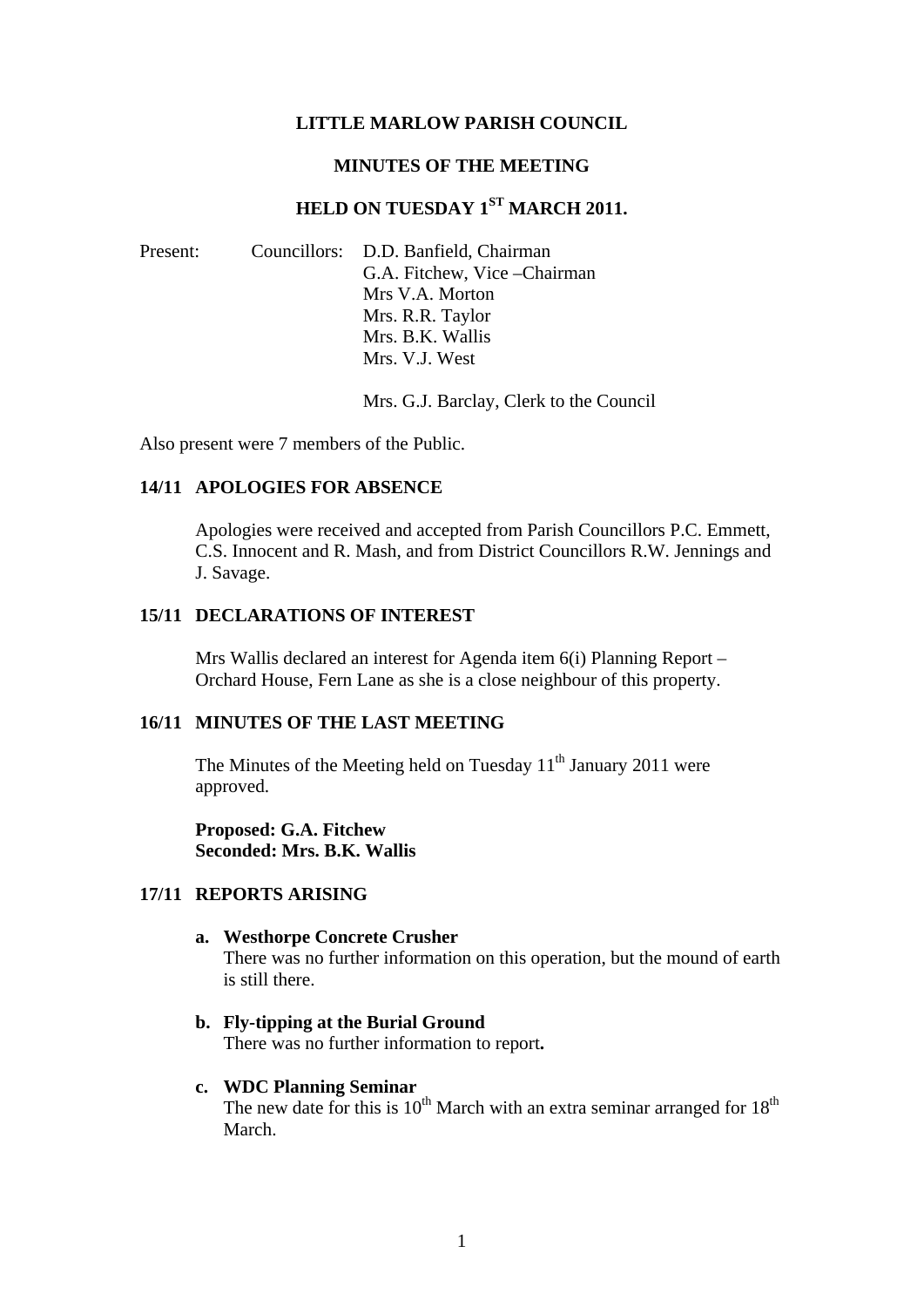## **18/11 FINANCE**

## **a. Financial Report**

The financial accounts for the periods  $1<sup>st</sup> - 31<sup>st</sup>$  December 2010 and  $1<sup>st</sup> -$ 31<sup>st</sup> January 2011 were approved.

| Income – December               | £4419.00 |
|---------------------------------|----------|
| Expenditure – December £4952.28 |          |
|                                 |          |

Income – January  $£3177.68$ Expenditure – January £5549.39

## **Proposed: Mrs. V.A. Morton Seconded: Mrs. R.R. Taylor**

## **19/11 PLANNING**

## **a. Planning Report**

## **Wycombe District Council Decisions**

- 1. 10/07808/FUL The Stables, Well End Farm Insertion of 2 roof lights to rear northern slope Application permitted
- 2. 10/07810/LBC Coldmoorholm Cottage, Coldmoorholm Lane Listed building consent for demolition of side extension and construction of new single storey side extension. Application permitted
- 3. 10/07811/FUL Coldmoorholm Cottage, Coldmoorholm Lane As above
	- Application permitted
- 4. 10/07871/TPO Langholme, The Drive Tree works Application permitted
- 5. 10/07872/CTREE Langholme, The Drive Tree works Not to make a TPO
- 6. 10/07894/CTREE Recreation Ground, Little Marlow Tree works Not to make TPO
- 7. 10/07912/REN The Old Malt House, Marlow Road. Extension to time limit to permission granted for 08/05522/FUL Application permitted.

## **New Applications**

- 1. 11/05391/CTREE Well End Farm, Marlow Road Tree works Comment: requires site visit
- 2. 11/05352/FUL Orchard House, Fern Lane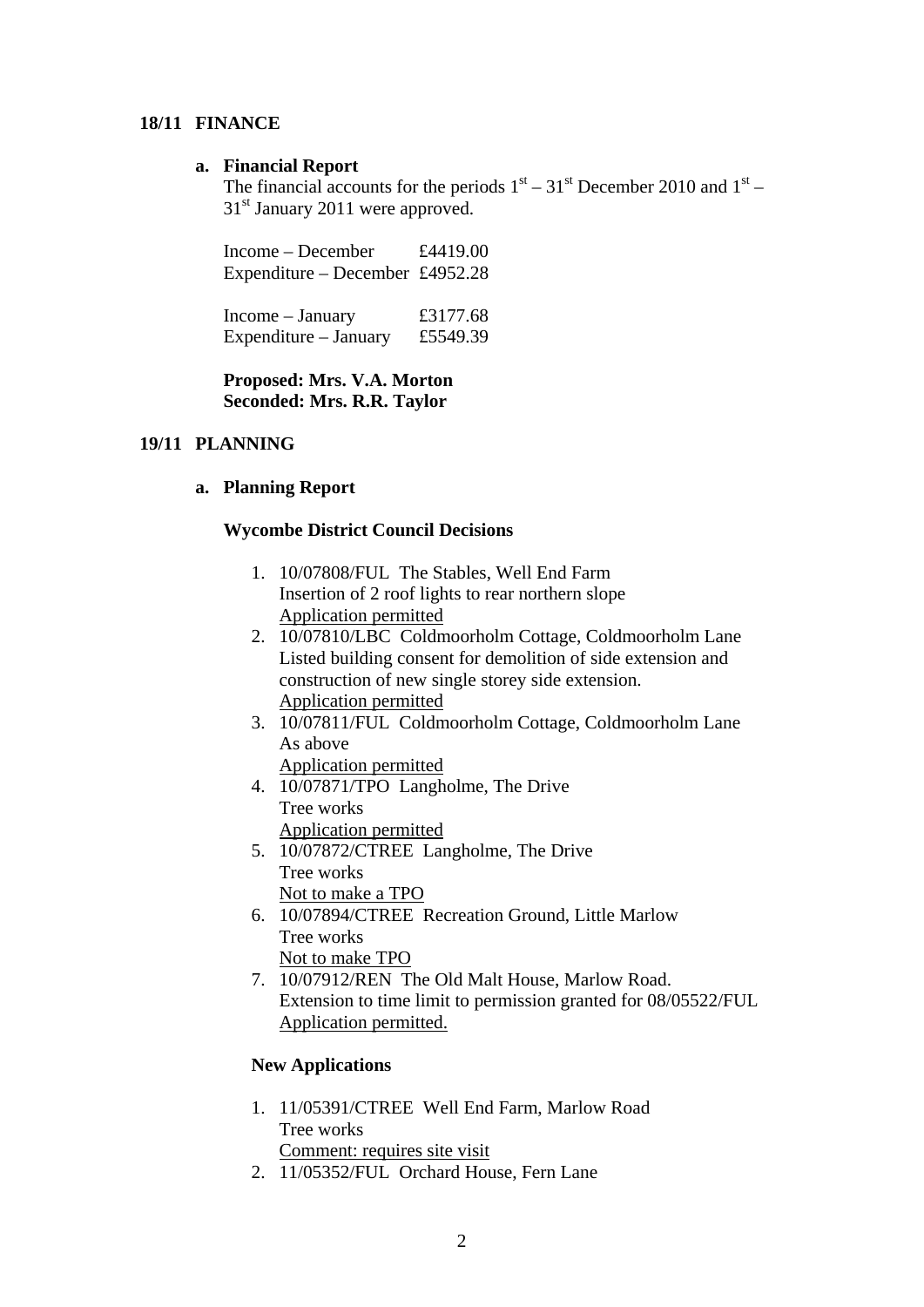Construction of single storey side extension and cladding to front. Comment: requires site visit

- 3. 11/05293/CTREE Orchard Cottage, The Avenue, Tree works Comment: no objection
- 4. 11/05180/FUL Thames Reach, Abbotsbrook Construction single storey rear extension and insertion 5 x dormers. Comment: no objection
- 5. 11/05236/CTREE Little Abbots, The Avenue Tree works Comments: no objection
- 6. 11/05213/CTREE The Corner House, The Avenue Tree works Comments: accept arboriculturist's decision
- 7. 11/05188/AGI Land adjacent Capel Cillia, Pump Lane North Prior notification for erection of tractor shed Comment: no objection
- 8. 11/05123/CLP 12. Elm Lane Certificate of proposed lawfulness for proposed extension to existing rear dormer. No comment required
- 9. 11/05095/FUL Craigie Hill, Pump Lane North Construction part two storey, part single storey front and side extensions.

Comment: object – design and materials in AONB.

- 10. 11/05418/CLE Thameside Moorings, Riverside Certificate of lawful use Comment: requires site visit
- 11. 11/05349/REN 210, Little Marlow Road, Marlow Renewal of permission Will not make comment.

## **b. Other Planning**

(i)Land to rear 10 -18 Abbey Road, Well End

The meeting closed temporarily to allow Mr Kevin Matthews of 16, Abbey Road to speak and explain the residents' objections. This application will be discussed at the WDC Planning Committee meeting on  $9<sup>th</sup>$  March and Mrs Wallis will speak

giving our objections to the application.

(ii)Wilton Farmhouse

The applicant is taking this to appeal.

## **20/11 ABBOTSBROOK HALL**

The drains keep blocking and we need to consider works to alleviate this problem.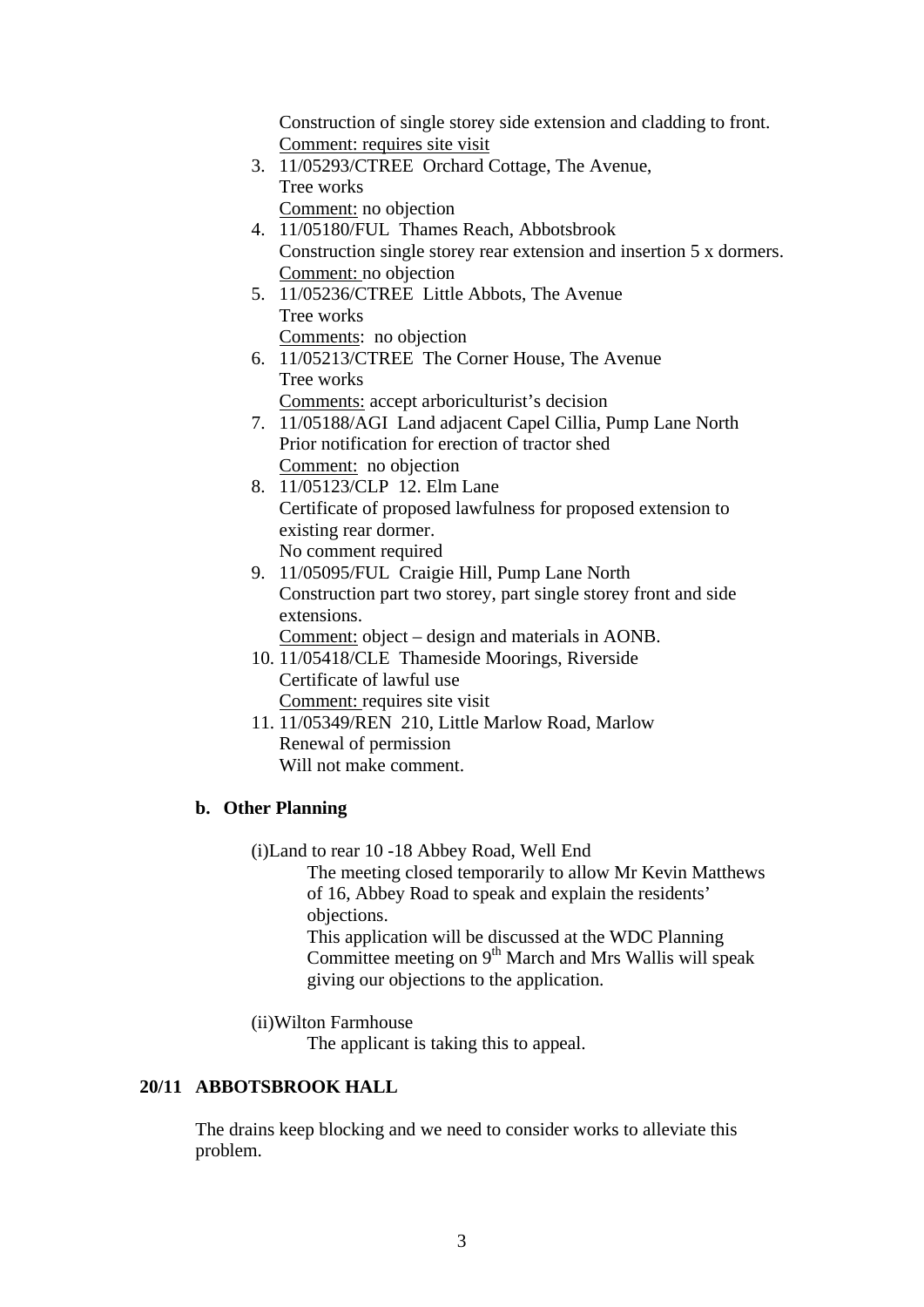There is a large pothole by the gate, plus some smaller ones. These need to be repaired. A contractor will be sought to do the work.

## **21/11 PAVILION/RECREATION GROUND**

#### **a. Outfield**

The cricket club have asked if we could cover the cost of fertilizing the outfield.

It was decided not to agree to this.

#### **b. Royal Wedding Party**

We have received a request from the Village Amenities Committee for permission to hold a 'street' party on the Recreation Ground on the day of the Royal Wedding,  $29<sup>th</sup>$  April. This was agreed, but a named person must be in overall charge and clearing up after the event will be the responsibility of the hirers. No licence is needed to serve alcohol, but this cannot be sold. Although the deeds of the Recreation Ground state that no alcohol shall be consumed on the premises, we have no objections for this event only.

## **22/11 BURIAL GROUND**

#### **a. Sub-Committee Report**

Mrs Wallis gave a summary of the recent sub-committee meetings. An area behind the David Heath seat is to be levelled and used for future ashes interments. We have received one quote for this work, and it was agreed to accept this.

**Proposed: Mrs R.R. Taylor Seconded: Mrs V.A. Morton** 

## **23/11 GRIT BIN FOR LITTLE MARLOW VILLAGE**

The costs for a bin would be £450 and this will include maintenance, replacement and replenishment of grit/salt. However, it must be placed on the public highway. It was agreed to consider purchasing one if a suitable site can be identified. The Chairman asked if the Residents Association could give this some thought and we will then give suggested sites to Bucks County Council for approval.

#### **24/11 NEIGHBOURHOOD ACTION GROUP (NAG)**

Mrs Morton said that the meeting scheduled for  $10<sup>th</sup>$  February was cancelled and no further meeting date has been set. The current chairman of the group is standing down and no replacement has come forward. The group has no powers or funding and no government backing. There is a restriction on the numbers attending. It was decided that if the group continues, we will support it, but will not be concerned if it folds.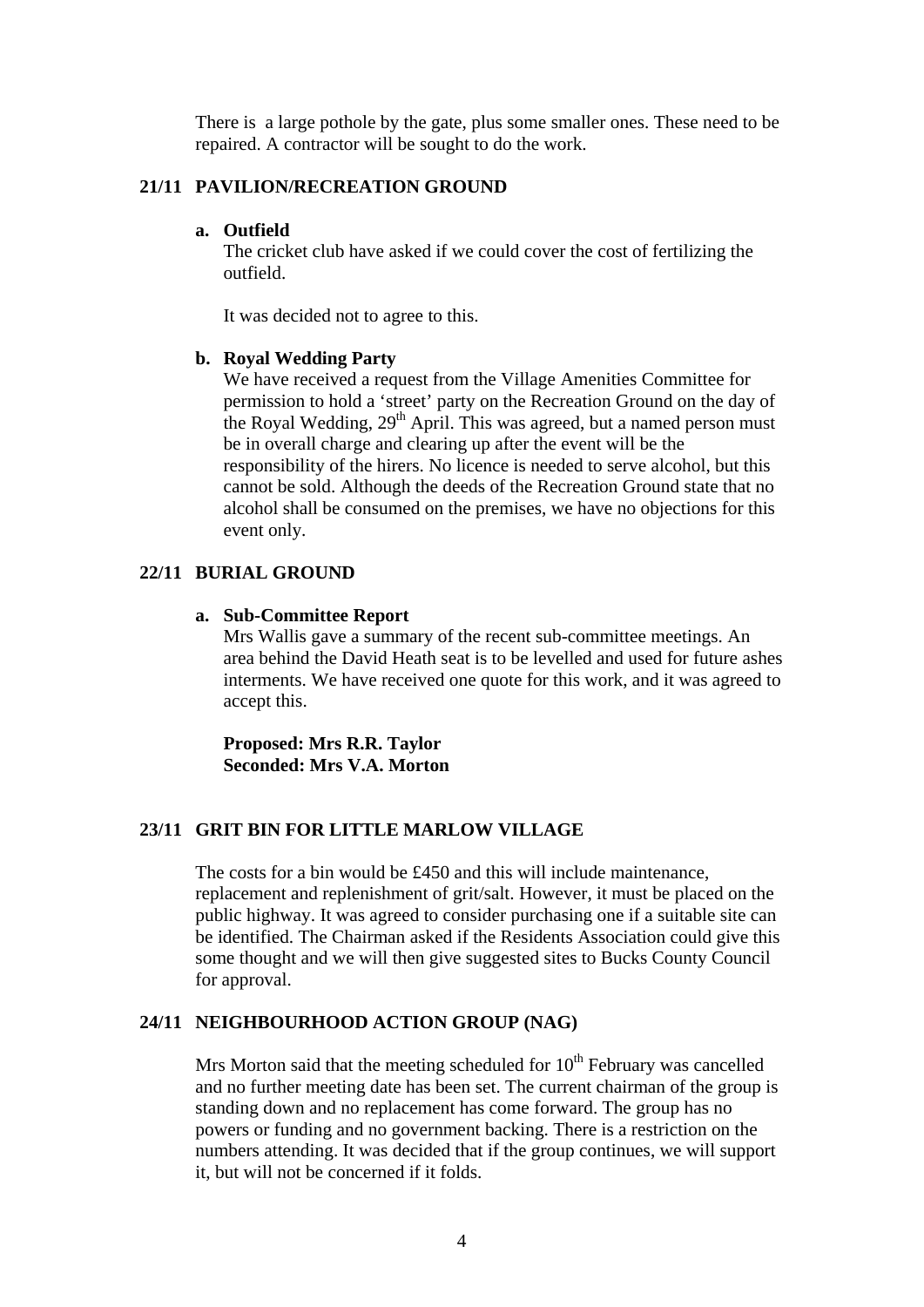#### **25/11 ELECTORAL REVIEW OF BUCKINGHAMSHIRE**

This may mean that we have one instead of two county councillors as the number of county councillors is being reduced, and they may represent more parishes than at present.

Any comments on the consultation are due by  $3<sup>rd</sup>$  April.

### **26/11 LOCALISM BILL**

There was nothing to report.

## **27/11 COMMEMORATION OF THE ROYAL WEDDING**

It was decided not to give any commemorative items, but to consider at a later date the planting of a tree which could replace one of those felled on the Recreation Ground.

## **28/11 NEXT NEWSLETTER**

As the date of the Annual parish meeting has been brought forward and we also want to raise awareness of the forthcoming Parish Council elections, it was agreed that the next Newsletter will be delivered no later than Thursday 31<sup>st</sup> Match.

An interim Newsletter will then be distributed after the elections.

## **29/11 DATES OF NEXT MEETINGS**

The next meetings of the Parish Council will be held on Tuesday  $12<sup>th</sup>$  April and Tuesday  $10^{th}$  May at The Pavilion, Little Marlow. The Annual Parish meeting will be held on Friday 15<sup>th</sup> April at Abbotsbrook hall, Well End.

All meetings commence at 8pm

#### **30/11 REPORTS AND CORRESPONDENCE**

#### **a. Marlow Society**

Mrs Morton reported that The Marlow Society are objecting to the Wycombe Stadium plans. Marlow has been designated an Olympic venue. The River Thames Society are looking to build up reed banks at Spade Oak Meadow.

#### **b. Town Bus**

Mrs Wallis and Mrs Barclay attended the recent meeting of the Town Bus. Subsequently, members of the committee have travelled on the bus on different days and found the timetable to be inaccurate. Another meeting is arranged for  $17<sup>th</sup>$  March.